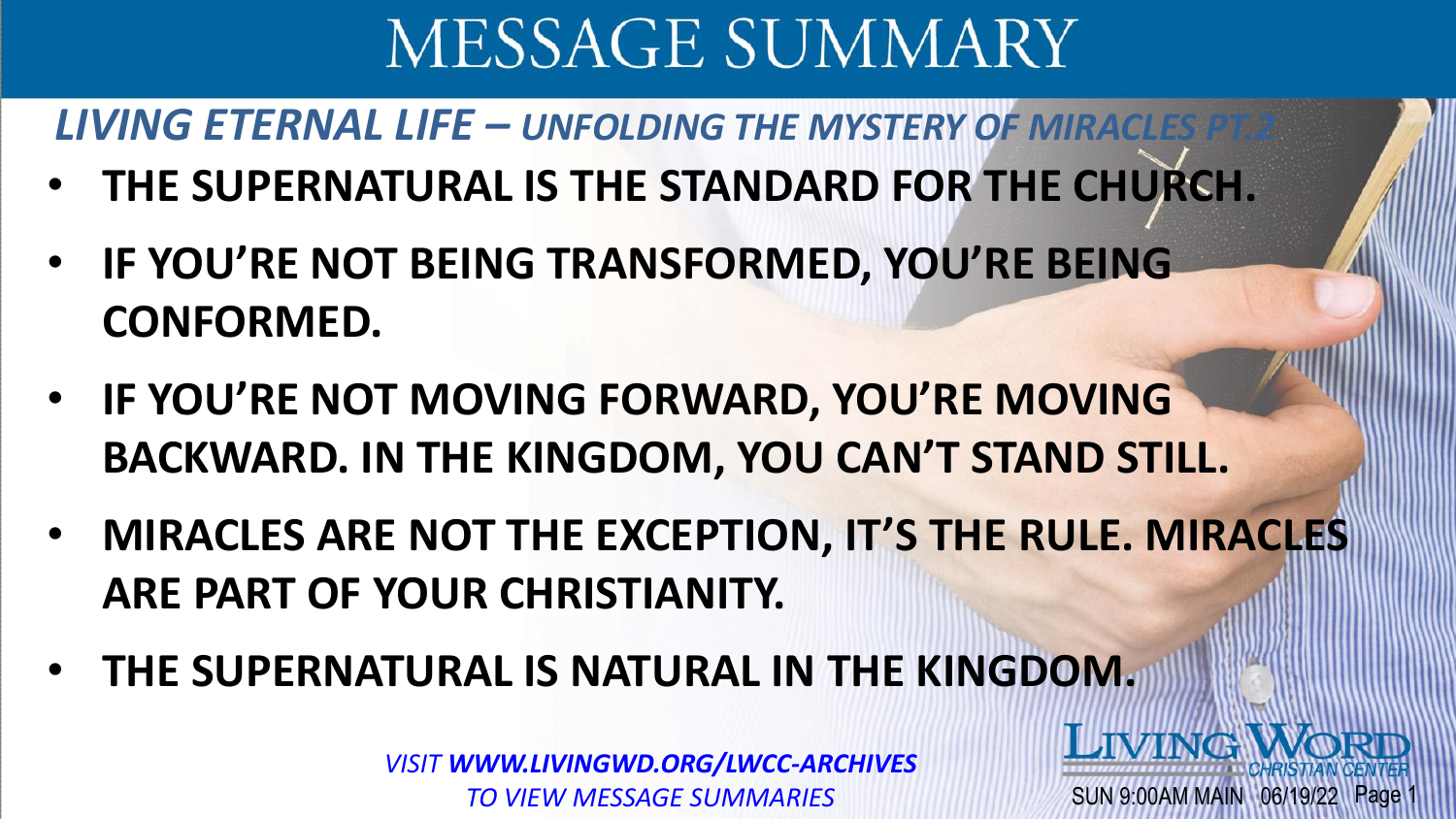**LIVING ETERNAL LIFE – UNFOLDING THE MYSTERY OF MIRACLES** 

- **GOD PLANS FOR MAN TO BE A DISTRIBUTOR OF THE PROVISION OF WHAT IS LAID UP FOR US IN HEAVEN.**
- **THE EARTH IS SUPPOSED TO BE A COPY OF HEAVEN.**
- **WHEN ETERNITY EVADES THE TEMPORAL TIME ZONE OF THE EARTH IT'S CALLED A MIRACLE. ALL ANSWERED PRAYER IS A MIRACLE.**
- **GOD HAS THE ANSWER TO YOUR PRAYER IN HEAVEN.**
- **THE EARTH HAS A LIMITED SUPPLY AND SOLUTION.**

*VISIT WWW.LIVINGWD.ORG/LWCC-ARCHIVES TO VIEW MESSAGE SUMMARIES*

SUN 9:00AM MAIN 06/19/22 Page 2

**LIVING**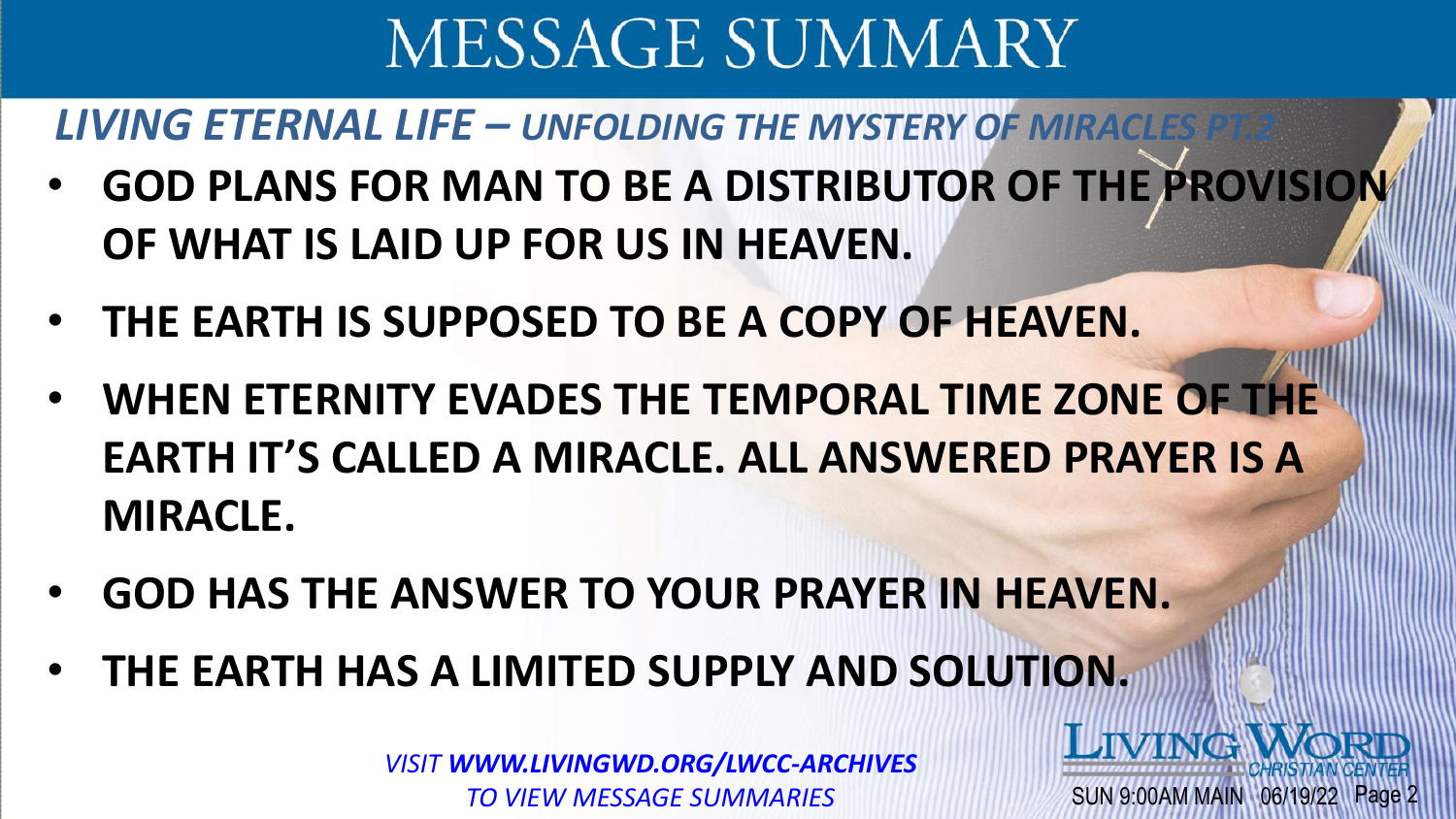### **LIVING ETERNAL LIFE – UNFOLDING THE MYSTERY OF MIRACLES**

- **YOU ARE A DISTRIBUTOR OF SOLUTIONS FOR THE EARTH FOR HUMANITY.**
- **GOD NEVER INTENDED FOR US TO LIVE BY THE LAWS OF THE LIMITATIONS OF THE EARTH. TIME IS YOUR SERVANT NOT YOUR MASTER.**
- **GOD WANTS YOU TO LIVE ACCORDING TO THE LAWS AND LIMITLESS SUPPLY IN HEAVEN.**
- **MIRACLES GIVE YOU MASTERY. TAKE YOUR FAITH AND TELL TIME WHAT TO DO. LIVING WORD**

SUN 9:00AM MAIN 06/19/22 Page 3

*VISIT WWW.LIVINGWD.ORG/LWCC-ARCHIVES TO VIEW MESSAGE SUMMARIES*